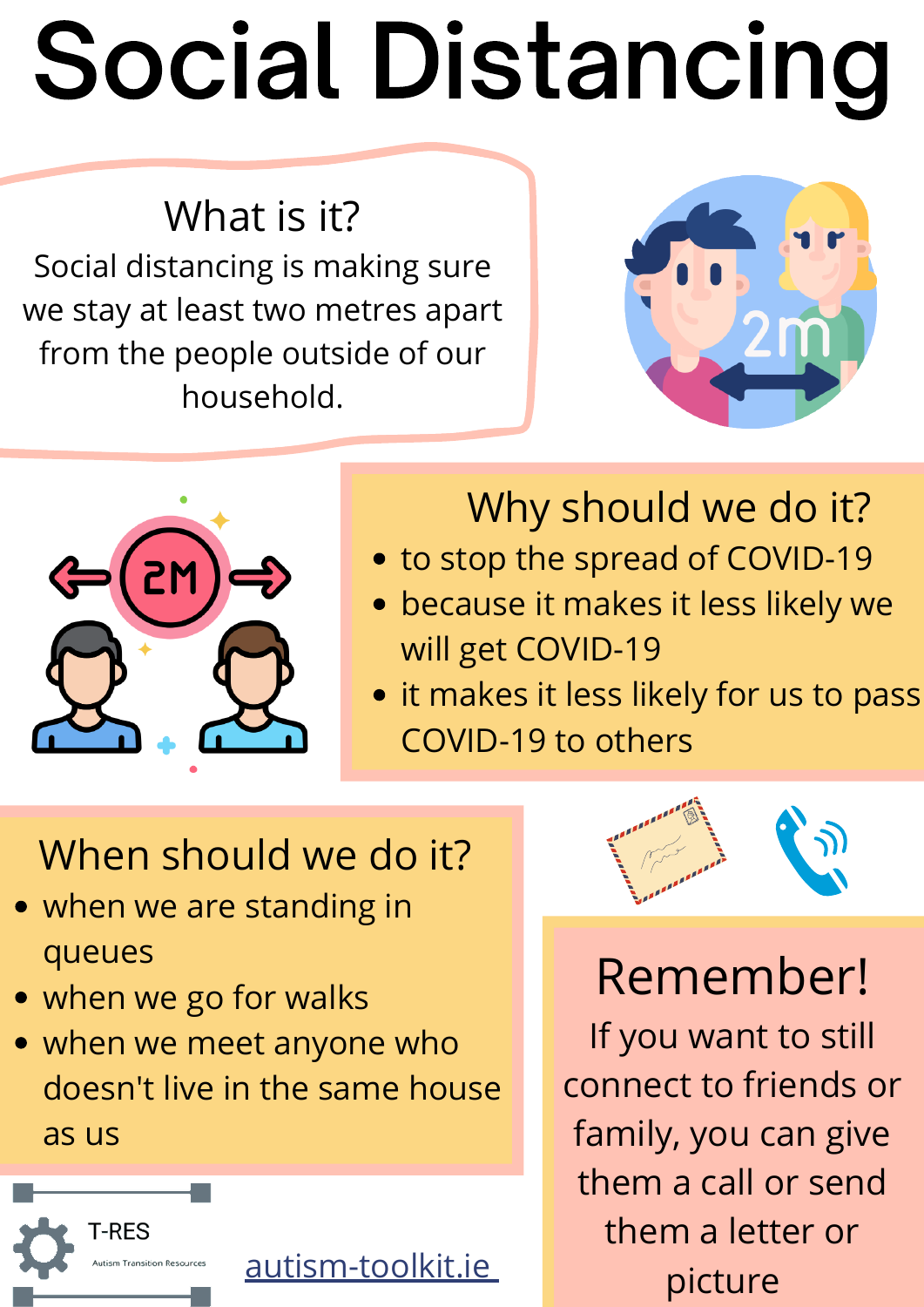### What are they?

You might have been put in a bubble or pod by your teachers. This means that you sit near the same people in the class and should be spending most of your day with only these other kids.



#### Why should we do it?

By having these smaller groups and staying in these small groups, we are protecting ourselves and our pods and bubbles from getting COVID-19 from the other bubbles in our school.

How do we do this? We stick to these guidelines by only playing with people in our bubble or pod.

By only playing with these people it's less likely we'll get COVID-19 from other bubbles, or that we'll pass it to other bubbles.





## Bubbles and Pods

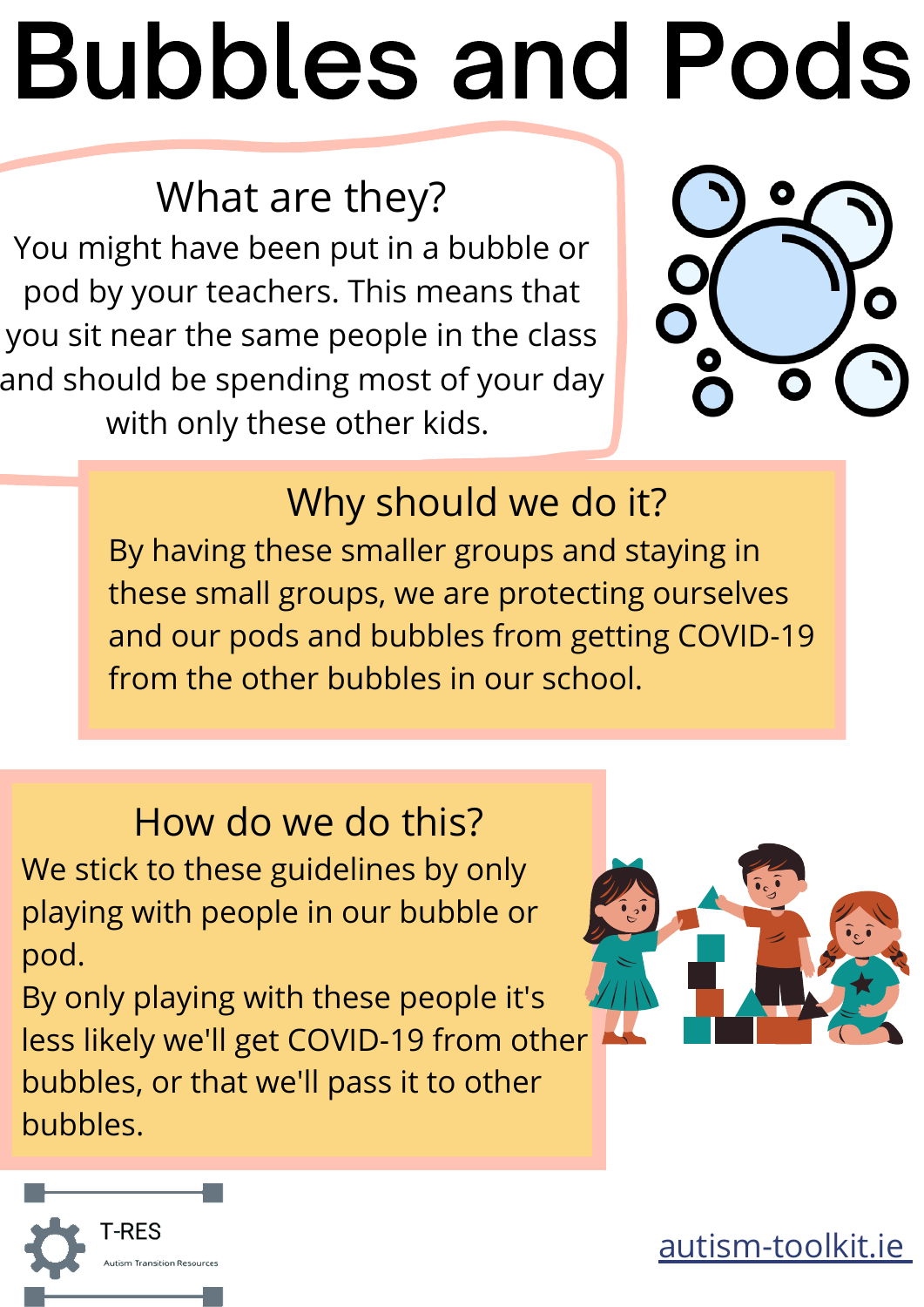Why should we do it?

- They make sure everyone is going in the one direction
- This means we come in contact with fewer
- people and helps us socially distance
- This all stops and slows the spread of COVID-19

- when we go shopping and there are arrows on the ground
- when we are at school
- when we are in public places and there are one way systems in place

What is it? These are the one way systems shown by arrows on the ground at school, at the shops and public places that show us which way to go



When should we do it?

## Following "One Way" Systems

Remember! Sometimes following arrows takes longer. but following them will help protect both you and your family from getting COVID-19.

[autism-toolkit.ie](http://autism-toolkit.ie/)